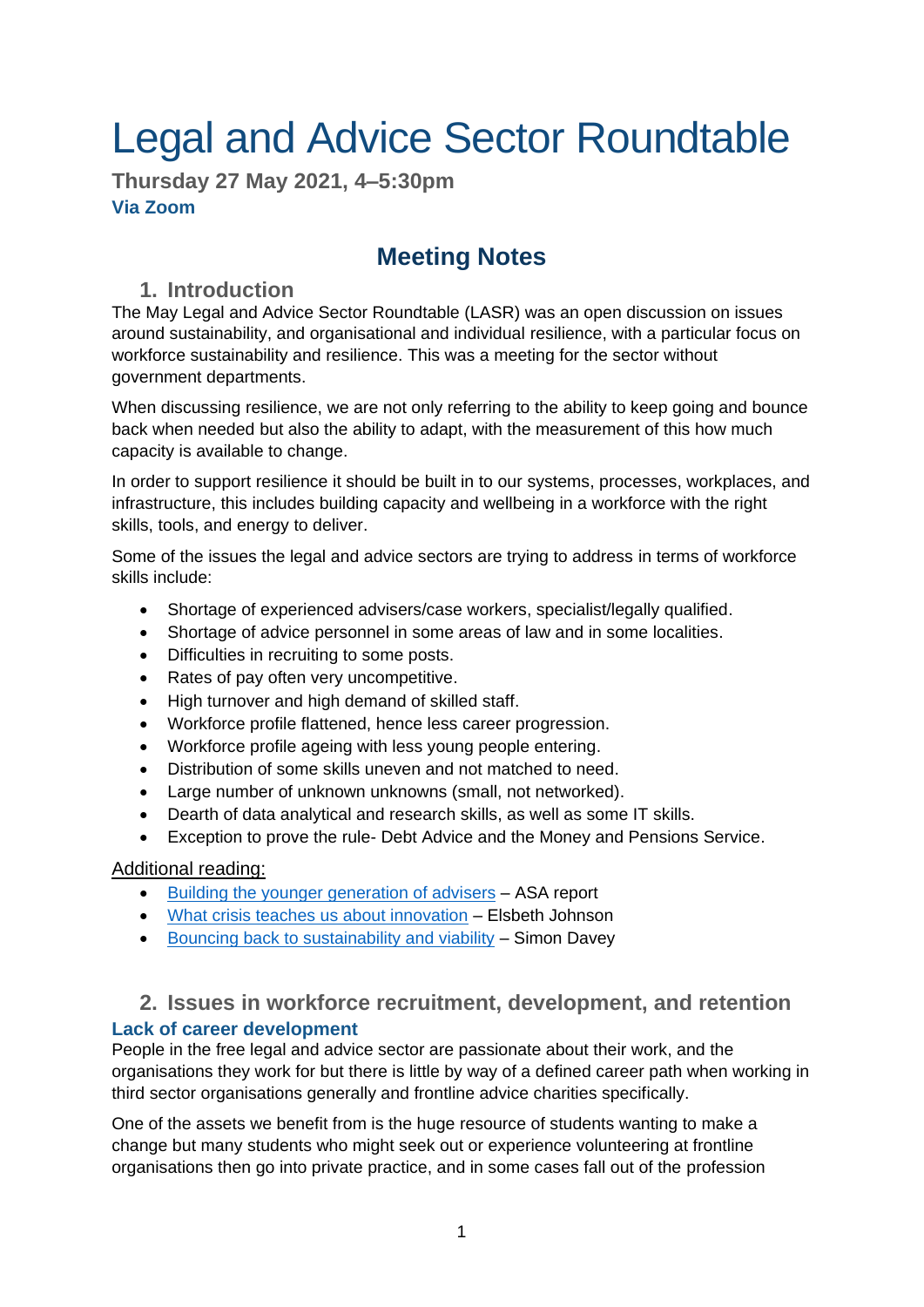entirely because they can't find qualification placements. A consistent question of the South West Access to Justice Roundtable is how we can harness the skills being developed in the student populace, and how we can work with the rest of the sector to develop and support an alternate career path.

Another focus of the South West Access to Justice Roundtable is to explore and support initiatives to address advice deserts. The aim of the group is to pull different services and agencies together and to support sustainability through providing consistent, seamless services and a shared knowledge of who is doing what. One way of approaching this is to create and use resources from the Universities.

# **Legal Aid Agency experience requirements**

The impact of issues around recruitment cannot be overstated. One attendee had run five consecutive rounds of recruitment for a single Legal Aid solicitor post. On top of recruitment costs the salary offered was one of the largest for their organisation.

One of the main barriers to recruitment is the Legal Aid Agency prerequisite for a set number of years post qualification experience. Despite requiring adaptability from contract holders and an encouragement to explore partnership working, there is limited reciprocal flexibility from the Legal Aid Agency.

Some agencies are now facing a situation whereby the stay on evictions is being lifted, but they have no housing solicitors available to meet user needs.

The issue is not quite as prevalent in private practice as caseworkers, paralegals, and advisers provide complementary services however, the flow through of lawyers is still not enough to meet need and there is a noticeable three-year gap between qualified lawyers and those starting to come through the qualification system.

# **Funding for in post development**

In post development is also an important part of addressing recruitment and retention issues. Mentoring, for example, works well as a way to address skills gaps but resourcing this is a challenge.

Many organisations simply find it impossible to recruit the level of experience they need for the money available to full time posts. As a compromise it has been suggested that they maintain the level and resourcing of the position but reduce the time to four days a week.

Despite the passion and dedication of young law students the fact remains that people cannot afford to come into and work in the charity and legal aid sectors, particularly in the employment sector where similar work for an employee firm or Trade Union earns more than other frontline services, and importantly, has job security and is not on short term contracts.

These are issues that cannot be solved by a single organisation, there has to be ongoing collaborative work supported by networks.

# Additional reading:

• [Rate of attrition in Family lawyers](https://www.familylaw.co.uk/news_and_comment/one-in-four-family-lawyers-contemplates-leaving-the-profession-resolution-reveals) – Family Law

# **3. Initiatives in progress**

# **London Funders Advice Network**

Based on ASA research which identified skills gaps in the London advice sector, the London Funders Advice Network set up a task and finish group to understand the scale of these issues.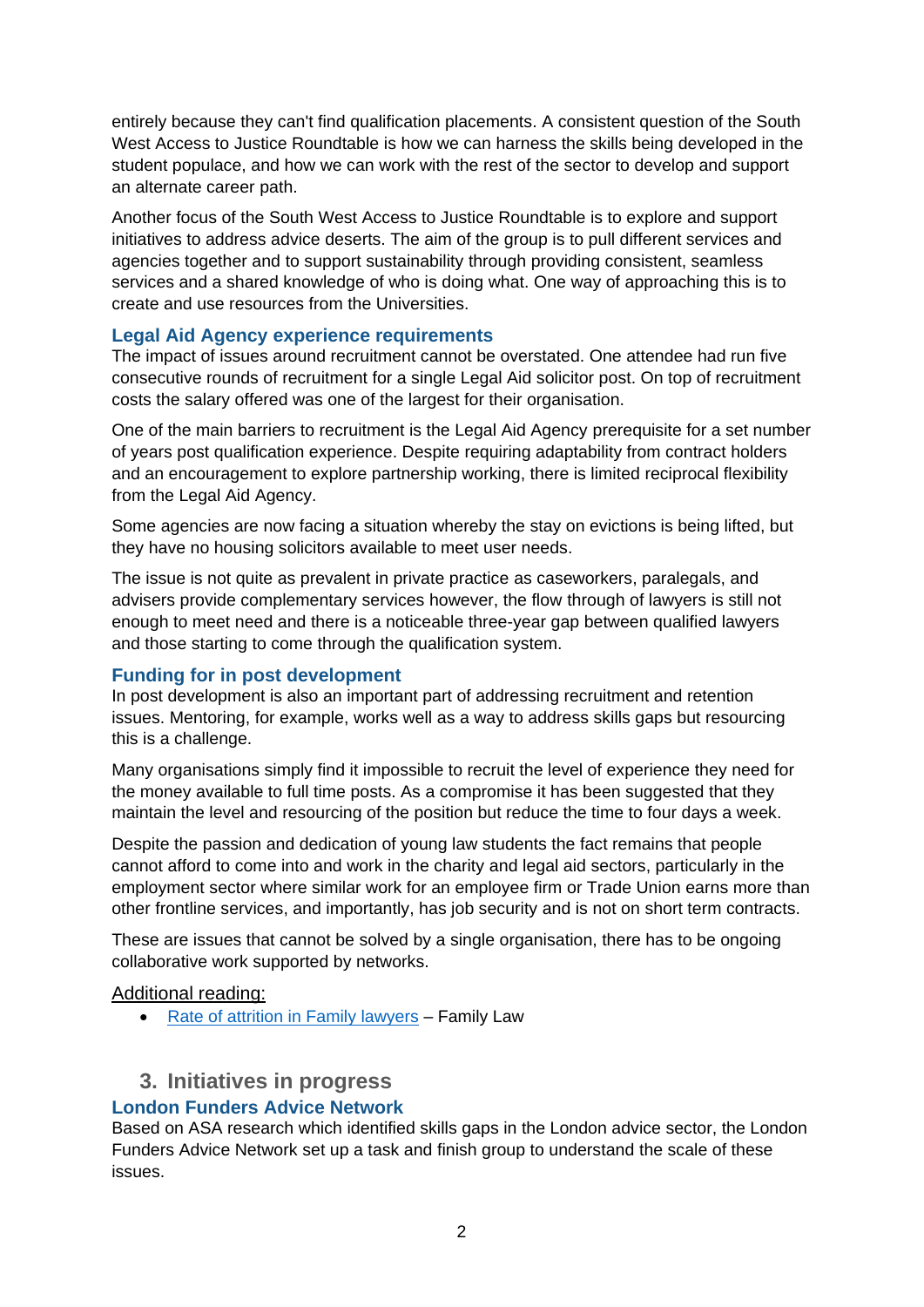In addition to the issues identified in the introduction to the Roundtable, there were developing issues around the complexity of cases resulting in wellbeing issues for staff and a reliance on making referrals with no guarantee of capacity within these organisations to meet the increase in demand. Leaders of agencies want to leave or retire but can't recruit replacements.

The key to addressing workforce issues in the wake of Covid-19 will be understanding what training is available, who isn't taking up training who might need to, and what's working well.

The London Funders Advice Network felt it had enough information and so did not need to undertake additional research. The next step will be to invite organisations to contribute to a proposal on how funders should support progress to address these issues moving forwards. For example, one option may be to provide match funding to cover an apprenticeship levy.

#### **Vocational qualifications**

Quotes from 2005 regarding the issues around workforce recruitment and retention are just as relevant in 2021. With over 2,000 organisations working at the advice frontline, we need investment in a broader workforce around lawyers.

There is an opportunity to support those who are already involved with community organisations who may have, or who could benefit from vocational qualifications, potentially supported by the European Social Fund.

Law students represent a fantastic resource, but our research has found that out of 260 student volunteers over a three-year period from Kings College London and Middlesex University only three remail in the sector.

The key issues remain recruitment, retention, and retirement (planning) but we must also move away from a reliance on individual personalities.

#### **Changing perceptions**

The issues around pay may not be the whole story regarding retention in voluntary sector jobs, in fact private practice can often pay less, rather the issues can be how the sector is perceived. The free legal and advice sector can be seen as a risk, or as a short-term contribution, rather than a career.

We need to develop cross sector progression, career paths, and training programmes. Our message to potential candidates should be that, while the sector might not have a lot of funding, we can provide career satisfaction.

Positive feedback to come out of recent recruitment rounds has been that the research and campaigning activities of the sector provides an opportunity for activism and influencing social policy. There are also a lot of organic development opportunities in the sector, for example, creating and developing new roles and teams within organisations. Support of sole lawyers or small teams in an organisation is something to collaborate on across sector or more practically, by region.

Emphasising these opportunities to make a difference is as important as developing career progression. We need to work hard with law schools to make students aware of what the sector has to offer.

#### **Apprenticeships**

The new SRA assessment route, the SQE, requires qualifying work experience (QWE) which can be completed as apprenticeships.

There is no direct government support for apprenticeships, but they can be supported for the free legal and advice sector frontline through support partnerships with corporate law firms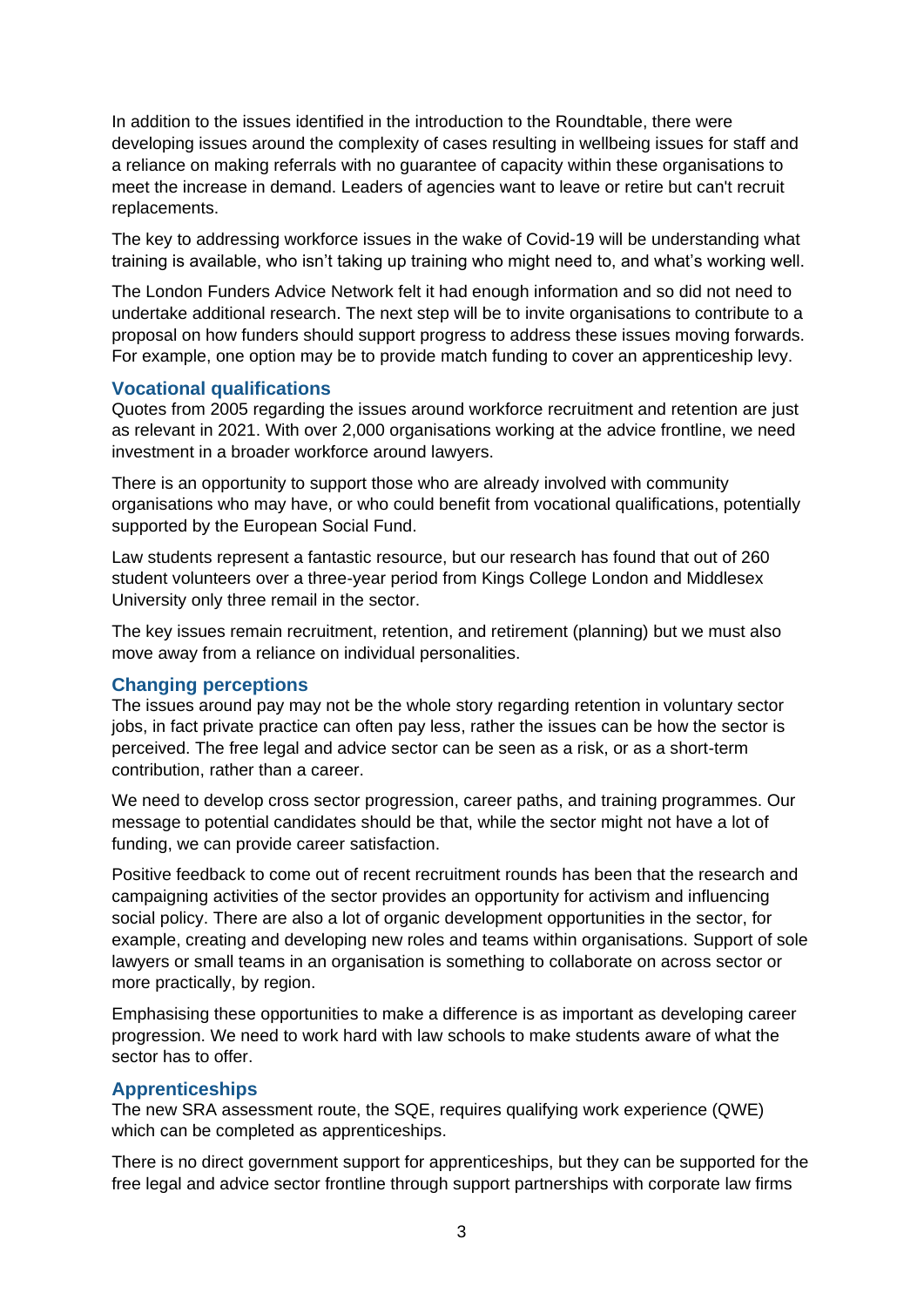and local authorities who have the option of transferring up to 25% of the annual levy contribution to front line service employer.

The Legal Advice Centre at University House directly employs three apprentices and provides the supervision and support to three more apprentices in other services. Four of these apprentices have a law degree and are undertaking 30-month apprenticeships.

In order to take on an apprentice you will need to be able to provide substantive casework. 20% of apprentice time is also dedicated to study leave so there may be a need to back fill the time, as well as associated supervision costs, so this will not fit all services, but it will definitely fit some.

As with providing vocational qualifications, apprenticeships offer an opportunity to identify local community leaders to become frontline staff and to benefit from training.

#### **Investment in management and leadership**

Virtually all key sustainability issues facing the free legal and advice sector the majority can be traced back to a deficit of management and leadership skills.

There are a huge number of organisation leaders who are "managers by accident" who have never undertaken formal management training and who have no access to support or resources to draw on when making management decisions. As a result, difficult strategic decisions aren't taken because of the way they might be perceived.

We are experiencing a crisis of management and leadership, there has been recruitment into roles that hasn't been appropriate, and organisations have suffered and sometimes ceased to exist as a result of consequential poor management.

There are a number of initiatives that are aimed at addressing this particular skills deficit such as training for the London Legal Support Trust (LLST) Centres of Excellence, and the LAPG Certificate of Practice Management. The latter is a broad ranging course which offers training on a wide range of management issues including business planning, managing people, fundraising and communications.

Places for this course for the advice sector are funded by LLST and the Legal Education Foundation, which has made supporting a stronger sector part of its grant making strategy. Their aim is to support the infrastructure of organisations and address systemic gaps in management and leadership skills and expertise.

As well as providing a career path for lawyers it is also important to recognise the leaders in our sector that are not from a legal background and provide a career path for the non-legally qualified managers and leaders of our sector. Training for management should be considered a key part of any established career path.

We need to ensure lawyers are focusing predominantly on high level lawyer activity and that where possible, more support and admin is undertaken by non-lawyers. This is about how work is organised and is a key part of management and leadership roles.

Training in this area is essential but so is allowing time for people to apply management skills e.g., annual reviews to capture this and expectations on outcomes to properly incentivise good management.

#### **Justice First Fellowship**

The Justice First Fellowship is part of the Legal Education Foundation's stronger sector grant making strategy.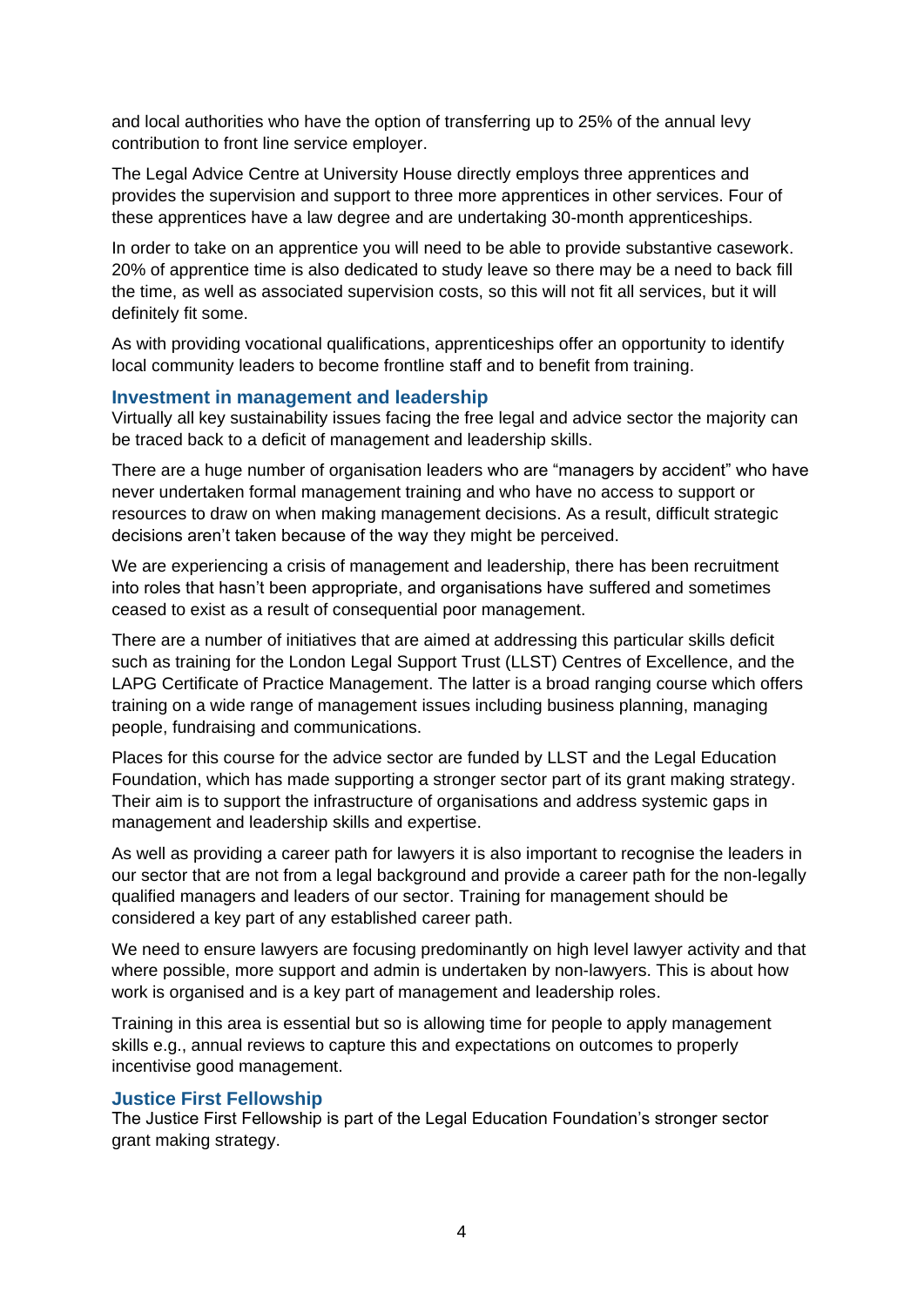The £2.5m programme includes contributions from other funders and private law firms and supports talented lawyers who are committed to social justice to develop new skills and networks. Fellows are offered a fully funded two-year placement at host frontline organisations, who are increasingly apply in partnership for joint Fellows, and previous Fellows have been crucial to key sector developments such as FLOWS.

Out of 64 Fellows 76% are still working as social justice lawyers, over half of those at their original host organisation in new roles they helped to create, 15% are working in the public sector (unions, academia), just under 5% are not working in social welfare areas of law.

The Legal Education Foundation is conscious of the SQE not assessing areas of social welfare law and the need for further investment in training in these areas. They will continue to work with Justice First Fellowship alumni and the sector to explore the potential for a social justice SQE.

#### **Funded internships**

JUSTICE fund internships through a range of inclusive schemes to people seeking to join the legal profession which provide a great career path into social welfare and public law by garnering interest and developing research expertise.

These interns and fellows, of which there are around 8 a year, could also connect into developed career routes. Vacancies for more permanent positions could also be advertised to the Justice First Fellows as these schemes are supported by JUSTICE lawyers who have practising certificates and work on third party interventions and cutting-edge reform work.

#### **Volunteer training and retention**

Citizens Advice have transformed their learning over last two years. The pandemic has escalated the need to pivot, not just to scale existing learning and development frameworks.

Looking at preparing for the future, Citizens Advice are exploring blended learning models and will be producing a new learning platform. This will use a range of curation tools to collate content from multiple sources such as the Open University, Mind, and other recognised thought leaders. User research will be used to understand learning needs further.

There will also be a focus on supporting wellbeing in order to ensure retention with support and resources such as 24/7 mental health support, a series of wellbeing webinars, and sessions focusing on the wellbeing of people they help.

#### **Links with law schools**

LawWorks has worked closely with law schools to develop their Clinical Legal Education offering. 20 years ago, only 20% of law schools had clinics, now 99% are providing or expanding their pro bono offering.

For a lot of students their passion for and experience of social welfare law starts with their law school clinics offering, or their pro bono experiences.

# Additional reading:

- [Law School Pro Bono and Clinic Report 2020](https://www.lawworks.org.uk/sites/default/files/files/LawWorks%20Law%20Schools%20Report%202020_0.pdf) LawWorks and the Clinical Legal Education Organisation (CLEO)
- [More about law students pro bono work](https://www.lawworks.org.uk/solicitors-and-volunteers/get-involved/law-schools-and-student-pro-bono) LawWorks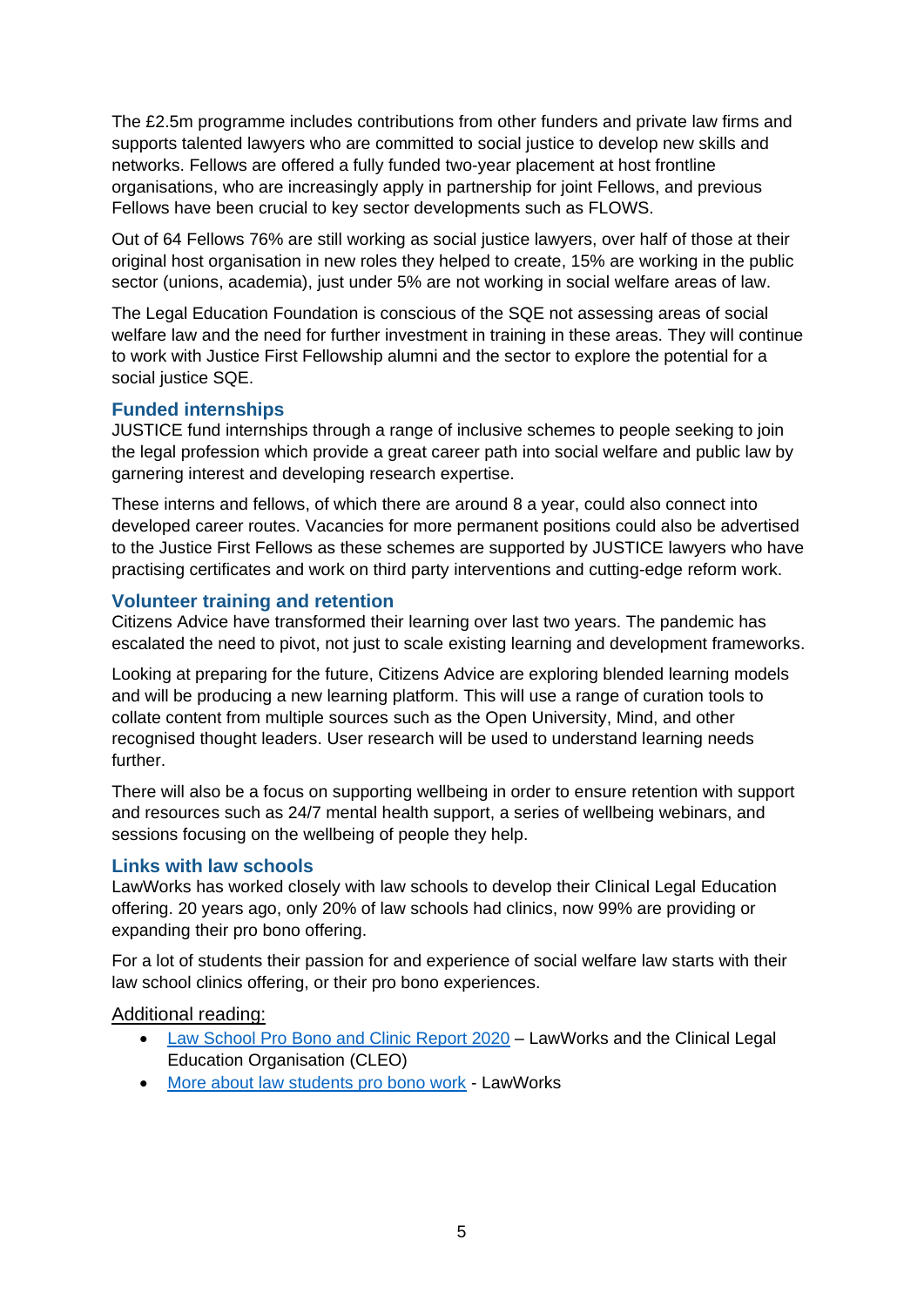# **4. Opportunities for development**

# **Supporting access to the SQE**

Young Legal Aid Lawyers (YLAL) have been involved with the SRA steering group developing the SQE and have repeatedly voiced concerns over its potential impact on YLAL members.

Most notably the SQE is only assessed in set areas of law, none of them social welfare law based. The cost of exams and the preparative course are prohibitive and minority candidates suffered bias in the pilot schemes which has yet to be addressed. There is also a lack of regulation around the qualifying work experience and there are concerns that firms may use this as unpaid work experience rather than training, but there is no arbitration avenue for students.

In order to address initial issues around accessing the SQE, YLAL is working with Linklaters to offer financial support to students with two years' experience working within social welfare law, where cost is the only barrier, to discount the fee for the exams and preparative course.

The scheme is supported by LAPG and LCN and beneficiaries will start training in September. Ongoing funding will be sought from City of London law firms and funds will be managed by the City of London Law Society.

# **Hybrid working**

Data suggests that the majority of organisations will be taking a hybrid working approach in future with as much as a 50% reduced workforce in offices.

Hybrid working provides a number of positive opportunities to support workforce resilience such as an increased work life balance, but it also presents challenges in terms of supporting mental health and wellbeing remotely and supporting and developing junior members of staff, who may have learned by osmosis in office-based workplaces.

There have been a number of sessions on hybrid working taking place across the sector, write up from these and additional discussion and sharing will take place at the Justice and Innovation Group meeting on 10 June.

# **Crowdsourcing wellbeing tips**

Individual organisations have all set up wellbeing initiatives for their teams. There are some excellent examples of best practice and initiatives that have worked well such as book clubs and buddy schemes.

It may be useful to use cross sector meetings, such as the LASR, to share information about what is working well when supporting wellbeing remotely.

# Additional reading:

- [A quarter of Law graduates face unemployment after university](https://www.lawgazette.co.uk/news/quarter-of-law-grads-face-unemployment-after-university/5108648.article) Law Society **Gazette**
- [An overview of qualifying work experience](https://www.legalcheek.com/lc-careers-posts/what-does-the-introduction-of-qualifying-work-experience-mean-for-law-students/) Legal Cheek
- [How a return to office working might boost junior lawyer morale](https://www.legalcheek.com/2021/05/will-office-returns-boost-junior-lawyer-morale/) Legal Cheek
- How some organisations in Scotland are fighting for the future of their legal aid [professionals](https://www.lawgazette.co.uk/news/activist-scottish-lawyers-lobby-for-legal-aid-support/5108603.article) – Law Society Gazette
- [Hybrid working sessions](https://drive.google.com/drive/folders/1pSGBZODqUk2CdkdRrZeDYDX_ZSXbm_tF?usp=sharing) Justice and Innovation Group (and 10 June [meeting](https://nfj.org.uk/events/june-justice-and-innovation-group)  [details\)](https://nfj.org.uk/events/june-justice-and-innovation-group)
- [Responding to the resilience risk](https://www.citybridgetrust.org.uk/responding-to-the-resilience-risk/) City Bridge Trust